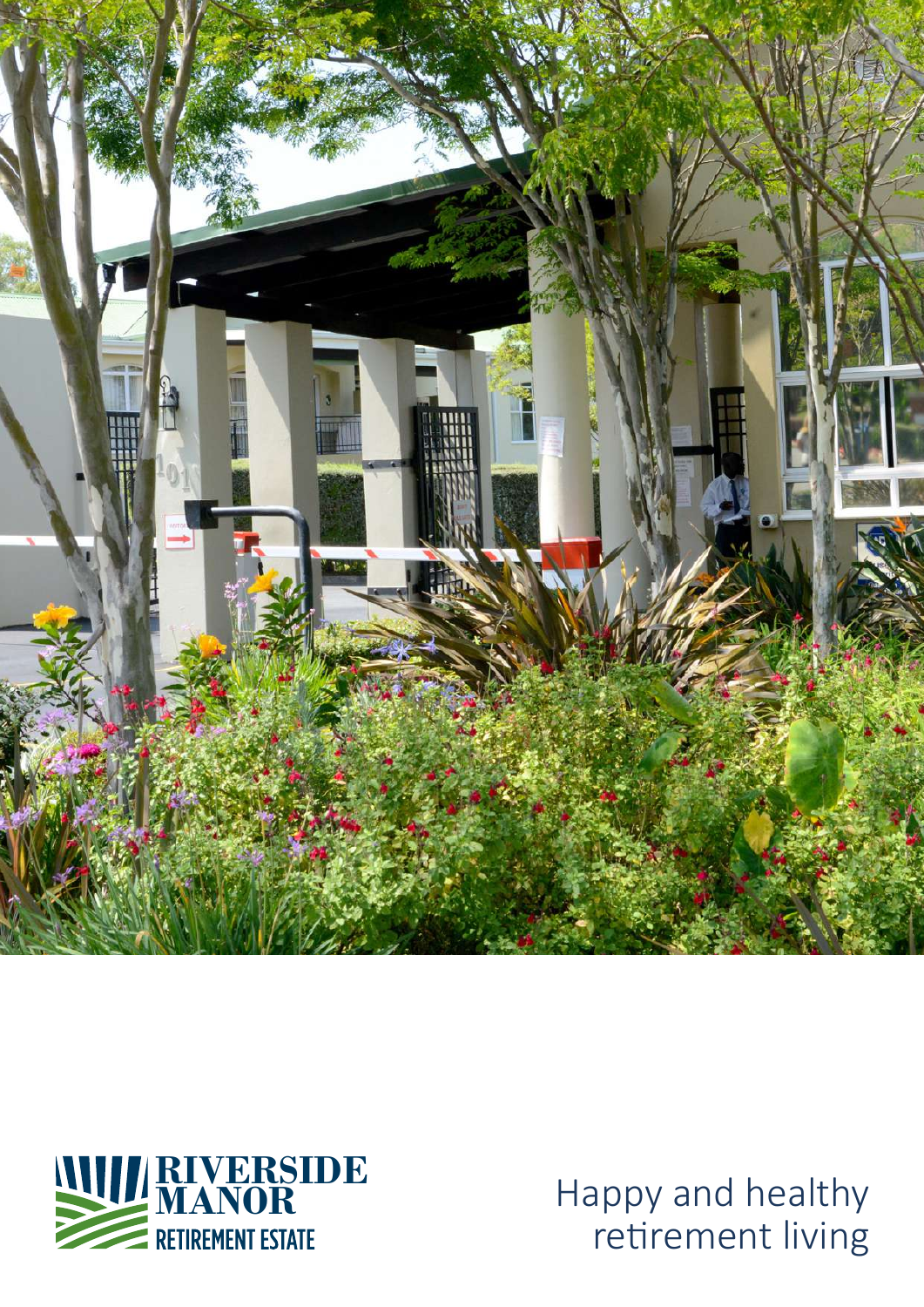# About Us

### Riverside Manor Retirement Estate welcomes you!

Situated on a secure and expansive riverfront property in Sunninghill, Sandton, our village consists of 109 Freehold Homes, 40 sectional title Apartments, and a Health Care Centre which houses 26 Assisted Living Suites and 18 Frail Care private rooms.

The prime location of Riverside Manor allows convenient access to doctors and health care providers, the Sunninghill Hospital, many shopping centres and sports clubs.

A selection of facilities and activities support the mental and physical health of our residents. The village boasts a modern clubhouse and care centre (3500 m2), magnificent grounds, tastefully decorated lounges and dining rooms, a theatre room, swimming pool, walking paths and bird hide.

Our Health Care Centre provides Assisted Living Suites and private Frail Care rooms, a medical clinic, consulting rooms for doctors and other medical professionals, attractive lounges and dining spaces, a television room, beautiful patios and garden areas, sickbays, activity rooms, and a hairdressing salon.

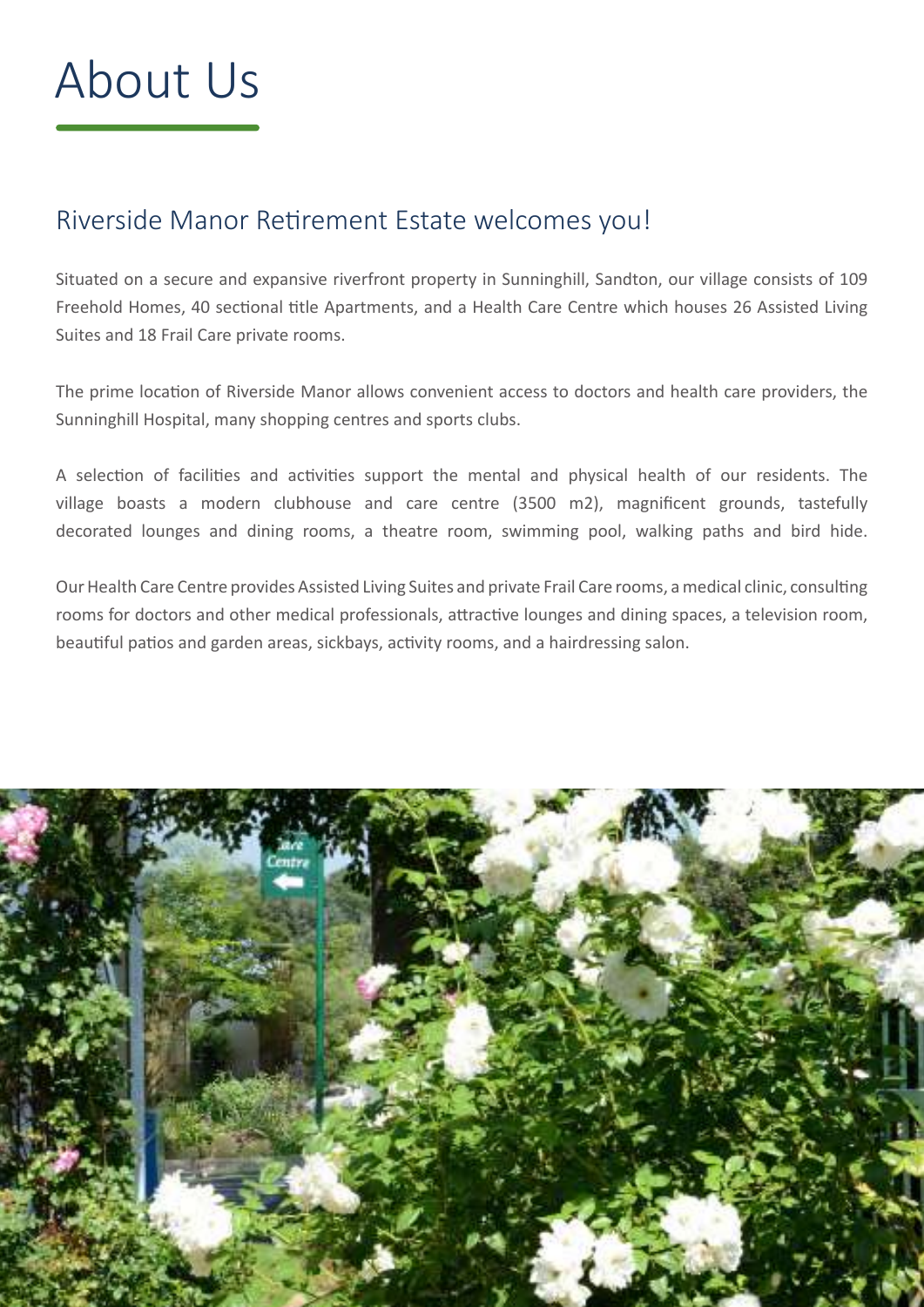

### Freehold Homes

109 Freehold houses.

Our Freehold houses provide an attractive variety of designs to choose from--the perfect solution for anyone who wishes to live in the comfort and security of Riverside Manor.

While maintaining their privacy and independence residents have the benefit of our health care centre as well as the clubhouse facilities and social activities. They are supported by an active and very enthusiastic trustees body.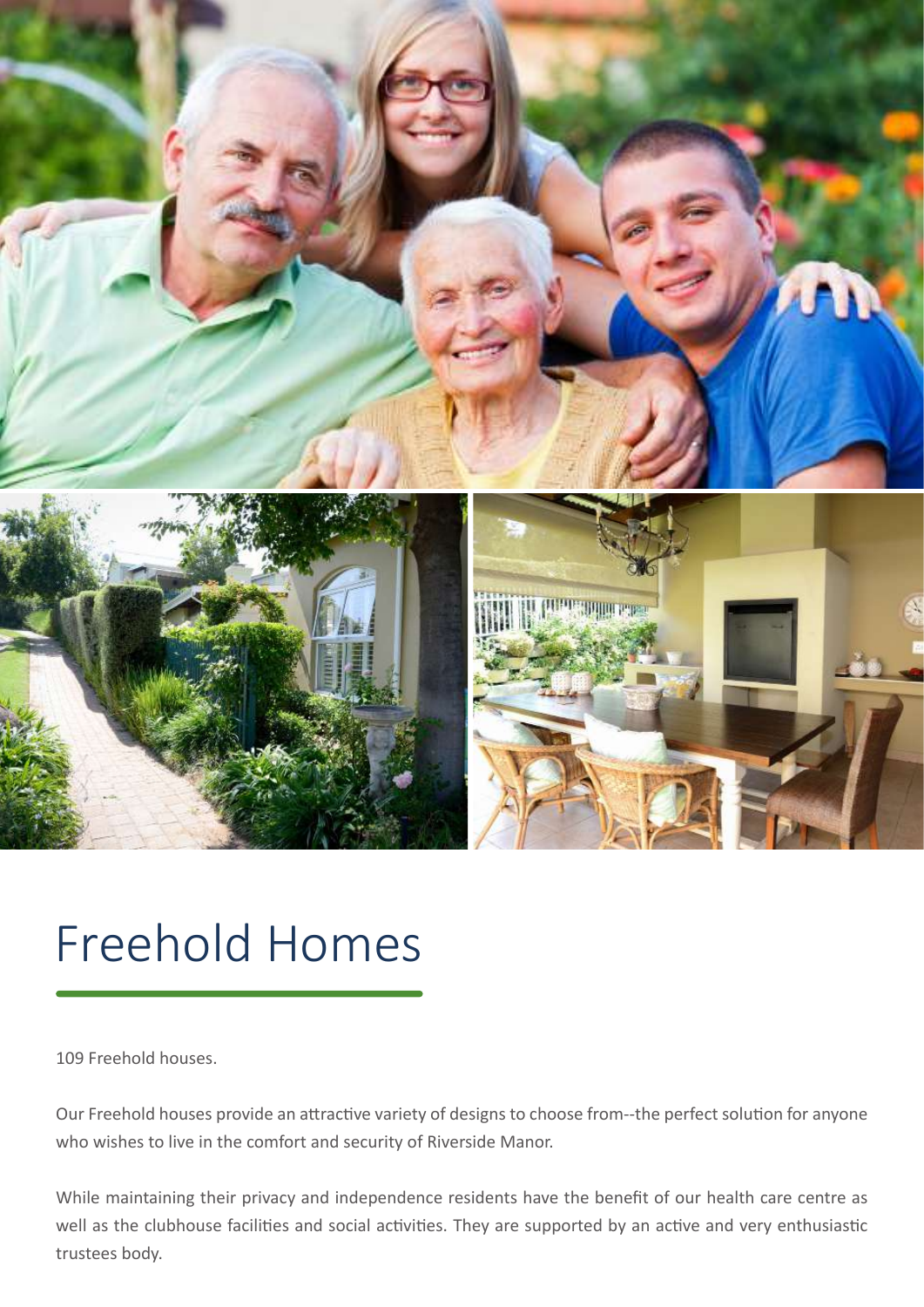Every moment is a fresh beginning. T.S. Eliot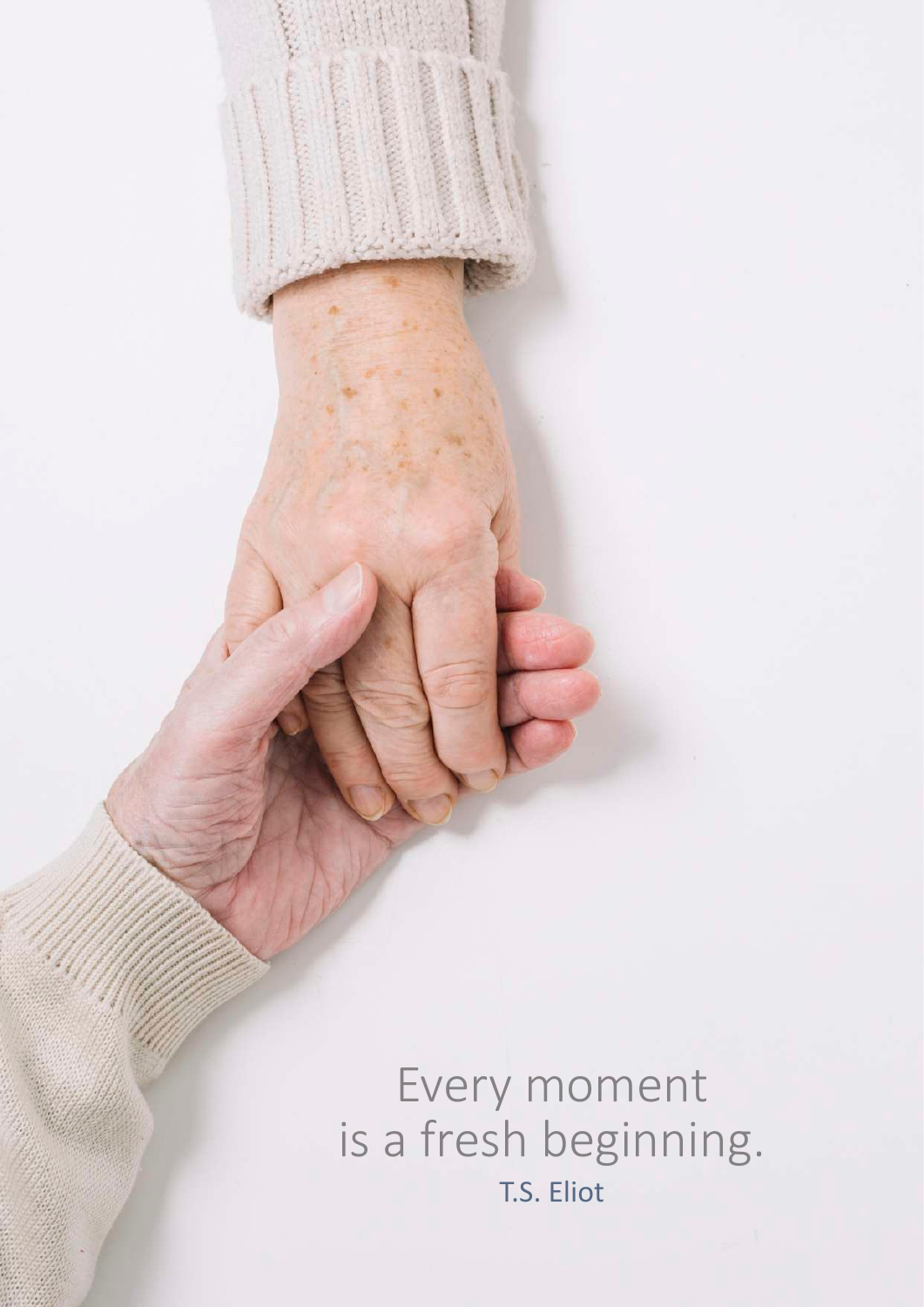### Our superior estate facilities, services and activities include:



#### STIMULATING ACTIVITIES

Numerous activities are available to support the mental health and physical vitality of our residents. We have an enthusiastic and active lifestyle committee.

Activities include senior adapted exercises, Thai Chi, walking groups, musical mornings and evenings, bridge, games, art, invited speakers, movies, trips to places of interest, mini markets, book clubs and other clubs of interest, social evenings, dinner & dance functions (with memorable music from the past) plus numerous other activities and functions throughout the year. Not least, our residents enjoy providing support to various charities and to one another.



#### 24/7 Emergency Response

Remote panic buttons enable every resident to raise an immediate response from our healthcare and security staff in an emergency situation anywhere on the property.



#### **SECURITY**

24/7 State-of-the-art security and 24/7 access control. Vehicles are scanned and recorded. The perimeter of the estate is guarded by electric fencing and by cameras linked to a central office. Security guards use night vision equipment and Security guards use hight vision equipment and  $\widehat{S}$  CONTROLLED LEVIES



#### FIRST RATE FACILITIES

The estate boasts a wide range of world class facilities including the clubhouse and care centre (3500 m2) with large open spaces and atriums, stylish lounges and dining rooms, a theatre room, library, attractive patios and gardens, swimming pool, walking paths and bird hide. Connect and engage with others in our lounges, dining rooms and lovely outdoor areas or just relax in an environment of tranquillity.

#### SUPERIOR HEALTH CARE

The health and happiness of all our residents is of prime importance to us. Riverside Manor's Health Care Centre boasts a high nurse-to-resident ratio which allows for the exceptional and personal attention provided by our caring medical staff—who are insourced and accredited by the Department of Health and the South African Nursing Council.

The Health Care Centre has a clinic, consulting rooms for doctors and other health care professionals, lounge and dining areas, a television room, beautiful patios, sickbays, activity rooms, and a hairdressing salon.

A highly respected specialist physician and geriatrician regularly consults at Riverside Manor.

Levies are controlled to support our residents' financial planning.

### Resale Enquiries

**For information about resales please contact Deon on 082 468 9997 or Deon@riversideretirement.co.za**

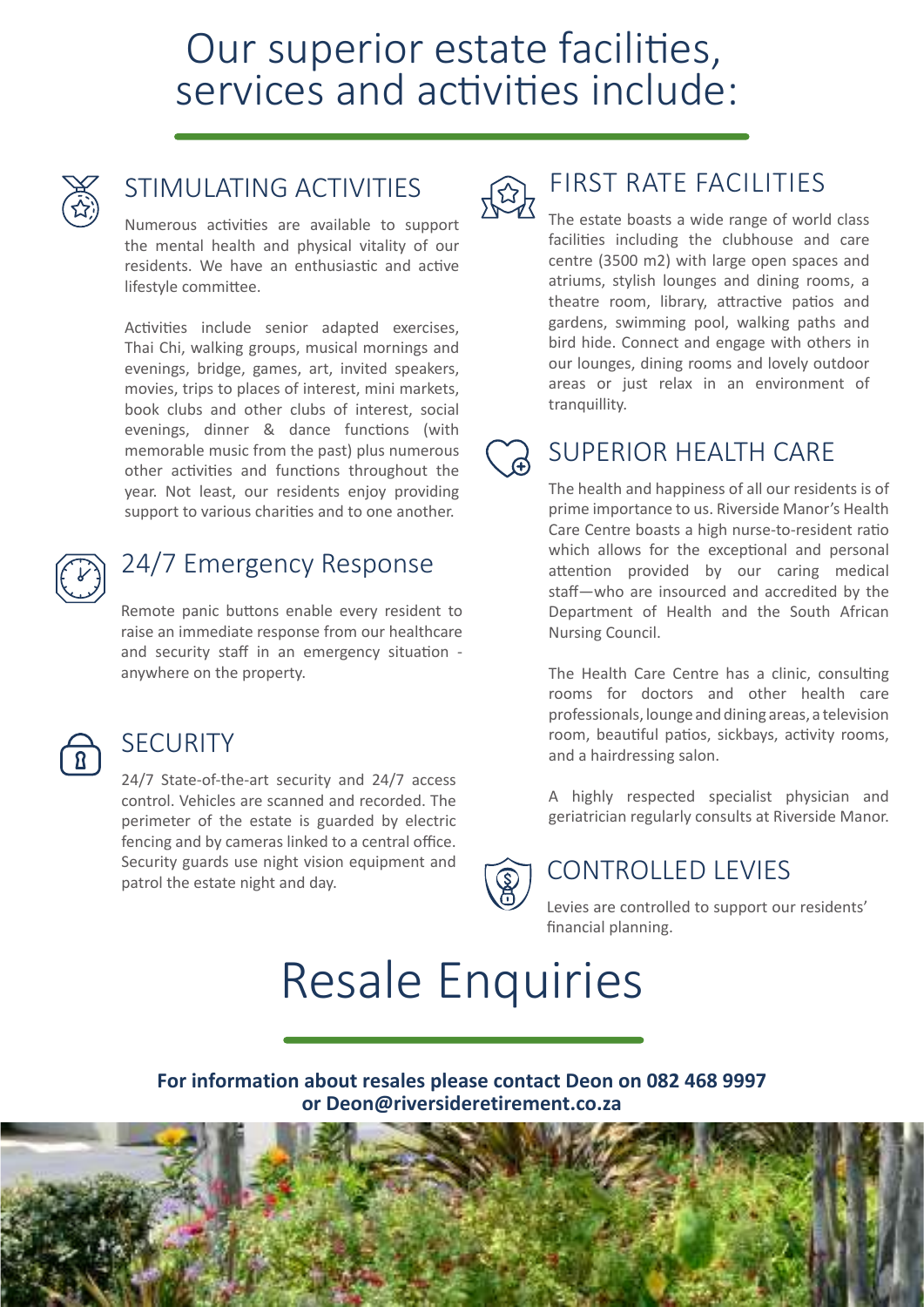## Apartments

40 apartments.

Our one and two bedroom apartments offer the secure and independent living that retirees often seek. Residents enjoy the privilege of living in their own home surrounded by lovely communal gardens and with easy access to fabulous facilities, health care services and social activities.

# Assisted Living

26 Assisted Living Suites – Health Care Centre

Riverside Manor Assisted Living Suites cater for the comprehensive wellbeing of our residents.

Assisted Living residents might be in poor health or might just need additional assistance to maintain their daily routine. Whatever the case, assisted living provides all the support that they might require.

Each spacious suite allows for privacy and independence while ensuring the availability of quality care. Exceptional nursing staff are on-hand 24/7 and each room has a personal panic button enabling an immediate response in the case of an emergency.

Assisted Living Suites comprise of a spacious bedroom with en suite bathroom, lounge/dining area, and kitchenette. Residents are encouraged to furnish their own suite so as to create a home which will express their unique taste and house furniture and personal items that are meaningful to them.

Breakfast, tea, lunch and supper are provided every day. Residents, friends or family often come together to enjoy one another's company in one of our lovely dining rooms. Alternatively, residents may choose to have their meals delivered to their personal suites

Assisted Living is designed to provide a sense of confidence and comfort to our residents and their loved ones!

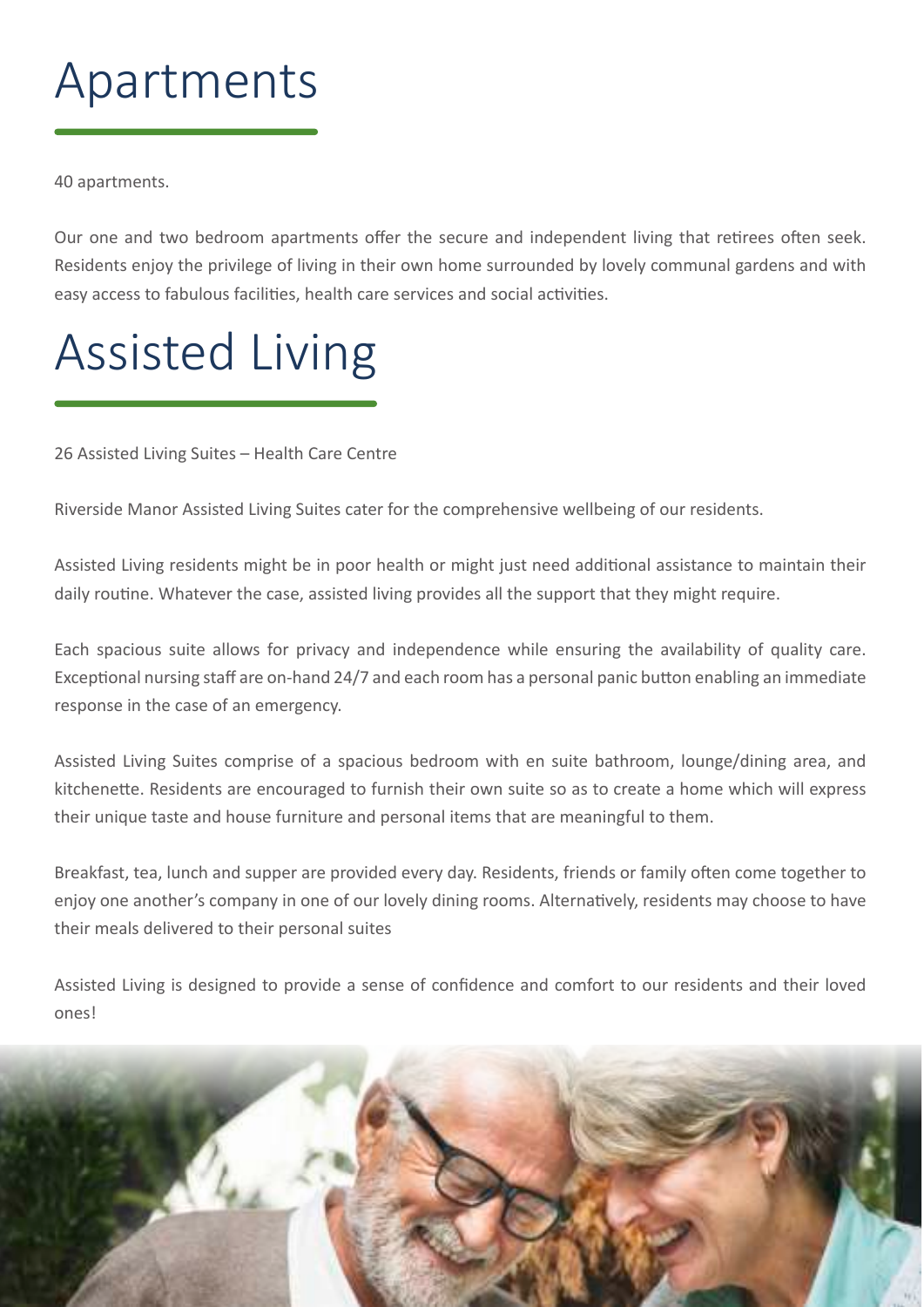

### Frail Care

18 Frail Care private rooms – Health Care Centre

Thoughtfully designed to offer the best to our residents, Riverside Manor's Frail Care Centre is one of few that are accredited by the Department of Social Development.

Each individual frail care room is fully equipped with state-of-the-art equipment: high-tech medical bed, headboard with full instrumentation including emergency panic button, wash basin, built-in cupboard and dressing table as well as a flat-screen television and free WIFI delivered via super-fast fibre cabling.

24/7 nursing care is provided by kind and highly professional staff.